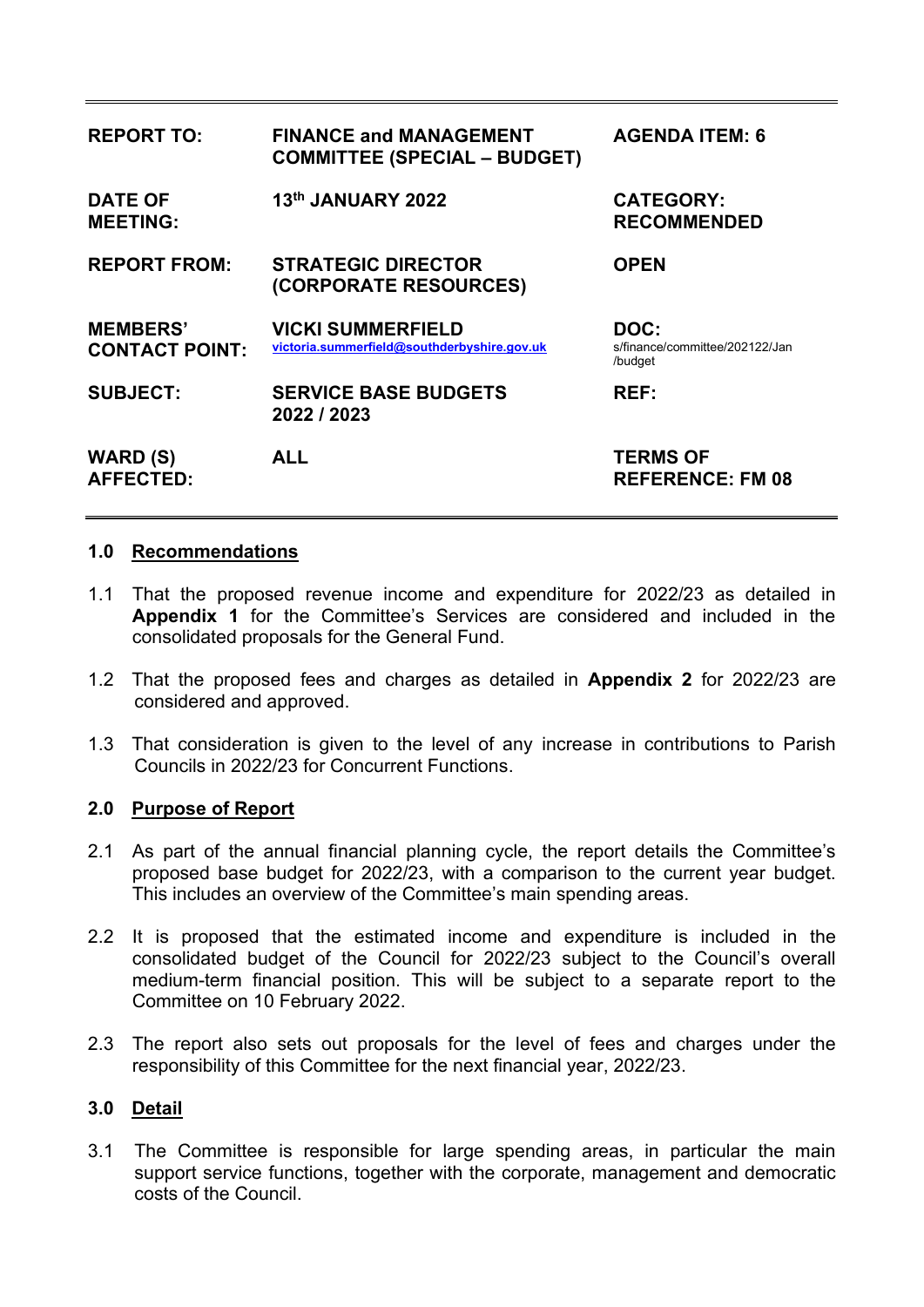- 3.2 It is also responsible for the strategic management of the Council's property portfolio, revenue collection, benefit payments and treasury management, etc. As such, the associated income and expenditure is a significant part of the Council's financial position.
- 3.3 In addition, several of these spending areas provide statutory, governance, legal and advisory support for the Council.
- 3.4 In accordance with local government accounting regulations, Central Support Services are no longer required to be recharged and allocated across other Policy Committees.

# **The Council's Overall Financial Position**

- 3.5 The Council's Medium-Term Financial Plan (MTFP) was reviewed and updated in November 2021. The overall position on the General Fund has changed considerably over the last year due to numerous additional service pressures and the General Fund Reserve is now predicted to be well below the minimum balance of £1.5m by 2025/26.
- 3.6 The continuing issue is the projected increasing deficits each year over the life of the Plan. Although the current level of reserves can be utilised in the short-term to meet the projected deficits, this is not a sustainable solution. Delays to the Fair Funding Review leaves the Council with uncertainty regarding future funding past 2022/23.
- 3.7 Finance and Management Committee will consider the detail of the overall financial position on 10 February 2022.
- 3.8 Therefore, ahead of considering the wider Council position, it is important that the Committee scrutinises its own spending base closely to identify potential budget savings and carefully examines any areas where there are cost pressures, together with any proposals to increase spending.

### **Summary of Expenditure**

3.9 The following table provides an overall summary at main service level, of the Committee's net revenue expenditure.

|                                                | Proposed<br><b>Budget</b><br>2022/23<br>£ | <b>Approved</b><br><b>Budget</b><br>2021/22<br>£ | <b>Movement</b><br>£ |
|------------------------------------------------|-------------------------------------------|--------------------------------------------------|----------------------|
| <b>Central Support Services</b>                | 4,178,558                                 | 4,086,049                                        | 92,509               |
| Corporate & Democratic Costs                   | 544,070                                   | 534,770                                          | 9,300                |
| Elections & Registration                       | 222,703                                   | 228,425                                          | $-5,721$             |
| Parishes, Interest, S106 Receipts & Provisions | 745,976                                   | 733,788                                          | 12,188               |
| <b>Estate Management</b>                       | $-248,364$                                | $-245,318$                                       | $-3,046$             |
| Revenues & Benefits                            | 680,891                                   | 676,265                                          | 4,626                |
|                                                | 6,123,834                                 | 6,013,978                                        | 109,856              |

3.10 The above table shows that the Committee's net expenditure is estimated to increase overall between 2021/22 and 2022/23 by £109,856. An analysis of the changes within each service area is detailed in **Appendix 1**.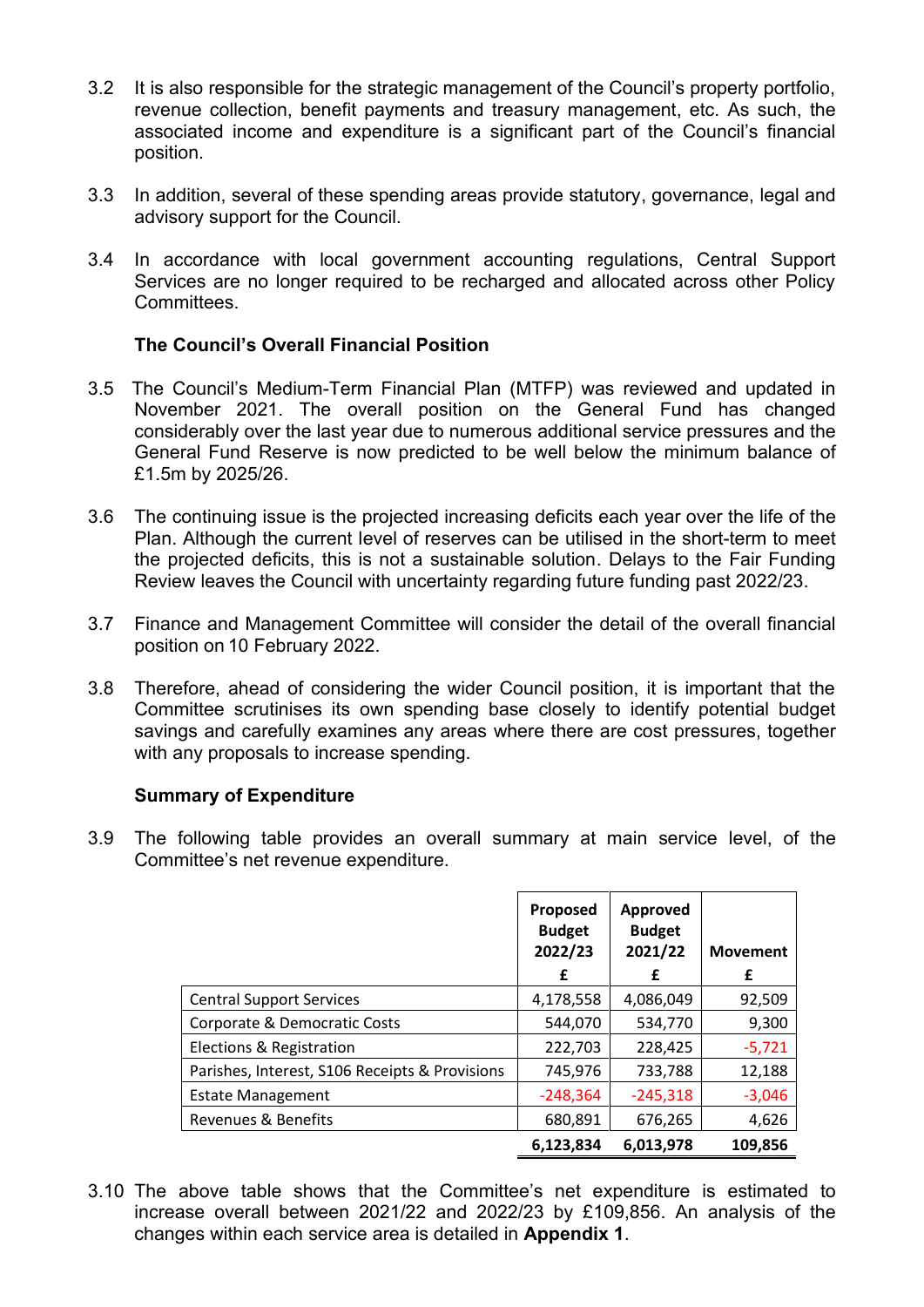3.11 A summary of the changes is shown in the following table.

|                                     | <b>Movement</b> |
|-------------------------------------|-----------------|
|                                     | £'000           |
| <b>Computer Maintenance</b>         | 38              |
| Subscriptions and Professional Fees | 37              |
| <b>Earmarked Reserves</b>           | 20              |
| Utilities                           | 17              |
| <b>Members Allowances</b>           | 14              |
| Interest                            | 11              |
| <b>Employee Costs</b>               | 11              |
| <b>Bank Charges</b>                 | 10              |
| <b>Training</b>                     | 9               |
| <b>Business Rates</b>               | 8               |
| <b>Telephone Costs</b>              | 8               |
| Insurance                           | 4               |
| <b>Housing Benefit</b>              | 3               |
| <b>Printing and Postage</b>         | -5              |
| <b>Books and Stationery</b>         | -8              |
| <b>Protective Clothing</b>          | -8              |
| <b>Concessionary Fares</b>          | -9              |
| <b>Canvas Reform</b>                | $-12$           |
| <b>HRA Recharges</b>                | -34             |
|                                     | 113             |
| Depreciation                        | -4              |
| <b>Budget Increase</b>              | 110             |

- 3.12 Excluding the decrease in depreciation, which is an accounting adjustment and not a cost to the Council, the increase in actual expenditure based on the proposed budgets, is £113k.
- 3.13 The main reasons for the variances are detailed in the following sections.

# **Staff Costs**

- 3.14 The budget has increased for incremental salary rises, regraded posts plus career graded trainee posts. The MTFP included provision for the incremental and career graded posts (£13k) but not for the regraded posts (£8k).
- 3.15 An increase to medical fees has also been proposed of £5k to support employees through Occupational Health and counselling services when required. An increase in actual costs has been seen during the pandemic.
- 3.16 In addition, a reduction in salaries has been budgeted due to the three-year protection on regraded posts expiring in 2022/23 saving £15k.
- 3.17 Training costs in year are expected to increase due to new posts and career graded posts all requiring external training support.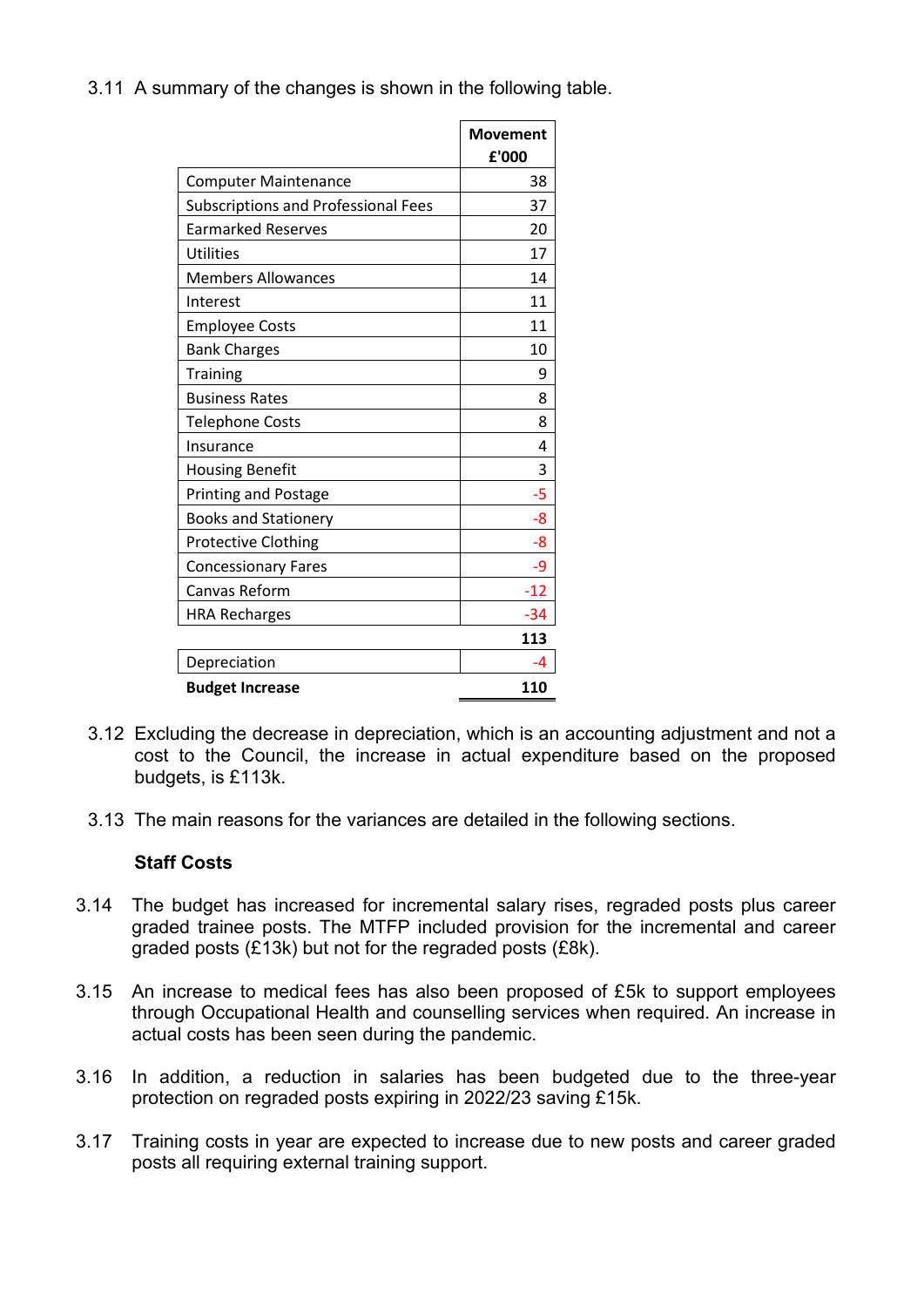### **Subscriptions and Professional Fees**

- 3.18 An increase of £11k is proposed for Legal Services professional fees to enable external support where required. £5k of this additional budget has been transferred from Planning Services and reported to Environmental and Development Services Committee.
- 3.19 Additional handsets for Officers and Members of Soloprotect units costing £11k are included within the budget in 2022/23 to ensure safety when lone working.
- 3.20 The Council utilises Thomas Tests when recruiting to provide candidate profiles prior to interview. It is expected that recruitment will increase during 2022/23 and therefore the costs of this testing method is proposed to increase in line by £3k.
- 3.21 Internal Audit costs increase by inflation each year which is included within the MTFP. The proposed increased budget is £6k.
- 3.22 Subscriptions increases are budgeted at an additional £6k for 2022/23. Of this £3k relates to an additional subscription for Finance for forum and technical updates from CIPFA. The inflationary increase for renewed subscriptions is included within the MTFP of £2k which is slightly less than the proposed budget.

# **Computer Maintenance**

- 3.23 A charge for complying with payment card industry regulations of £17k has now been included within the budget after being reported to the Committee in January 2021. This was expected and included within the MTFP reported in November.
- 3.24 Additional software has been purchased to keep a centralised record of all drivers using Council vehicles at a cost of £2k. This enables checks to reduce the risk of unqualified or disqualified drivers using Council vehicles.
- 3.25 Microsoft licence costs are expected to increase by approximately £28k between 2021/22 and 2022/23. After review on the budgets already in place, contingencies previously included have now been removed meaning the overall additional cost will be approximately £9k.
- 3.26 As part of the move to working from home, scanners required by the Elections team were not compatible with the new laptops issued or Windows 365. An additional licence was required from Microsoft to enable the scanners to work at an annual cost of £5k. The cost has been incurred in 2021/22 and will now be included within future budgets
- 3.27 Smaller inflationary increases have been updated within the budget of approximately £5k and these were expected and included within the MTFP in November.

### **Investment Income**

3.28 The reduction expected on investment income (£11k) is in line with the MTFP as reported in November and is due to interest rates falling and likely lower levels of cash.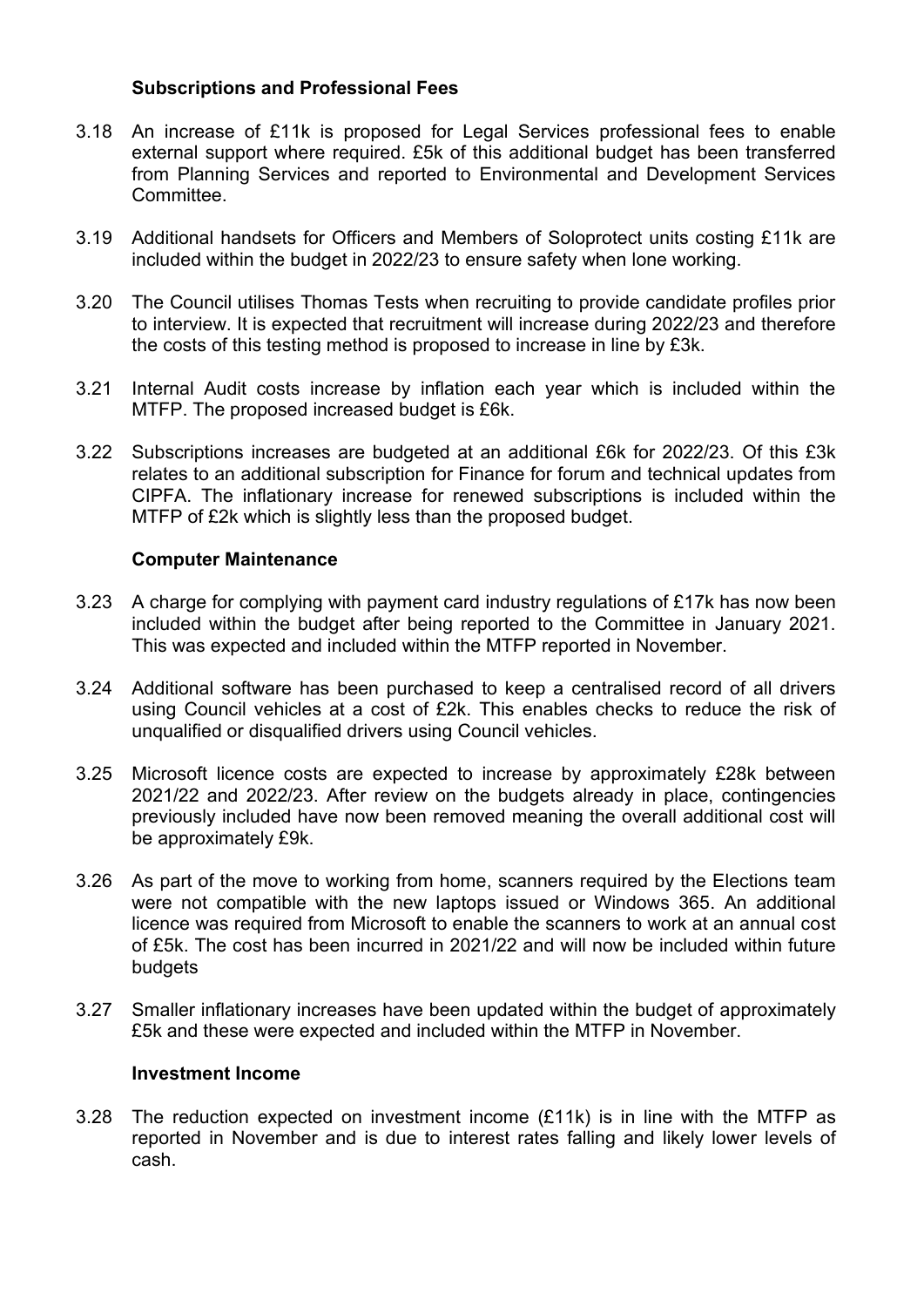#### **Members Allowances**

3.29 The remuneration review was reported to Full Council in July 2020 and included an increase on allowances that are to be phased over a three-year period. This additional cost was included in the MTFP in November.

#### **Earmarked Reserves**

3.30 There is a reduction in reserve funding proposed in 2022/23 due to a lower cost for processing forms for Housing Benefits and the Fraud partnership.

#### **Utilities**

- 3.31 The provider of gas used by the Council went into receivership recently and after review of the marketplace, the costs of this area are now significantly higher. The proposed budget is to increase by £11k.
- 3.32 Movements in electricity and water usage are also expected to increase by approximately £6k. An inflationary increase of £2k for water, gas and electric was included in the MTFP.

### **HRA Recharges**

3.33 The total impact of the increase in HRA recharges is £34k and after a full review of all charges, the following table details the movement by service area.

|                                                  | <b>Movement</b><br>£'000 |
|--------------------------------------------------|--------------------------|
| <b>Head of Corporate Property</b>                |                          |
| <b>Head of Customer Services</b>                 | -1                       |
| Head of Organisational Development & Performance | $-2$                     |
| <b>Strategic Director (Corporate Resources)</b>  | $-3$                     |
| Head of Legal & Democratic                       | $-6$                     |
| Head of Business Change & ICT                    | $-8$                     |
| <b>Head of Finance</b>                           | $-17$                    |
|                                                  |                          |

3.34 The main increase is from Finance which is based on transactional volumes and cash responsibility.

### **Housing Benefit**

- 3.35 Housing Benefit is being replaced with Universal Credit (UC) for all new claimants. As a result of this, the Council receives less subsidy and less expenditure. The value of subsidy has reduced significantly since 2018 when the introduction of UC began across South Derbyshire.
- 3.36 Although the impact on the budget appears to be low at £3k, there are a number of factors included within this which are split out in the following table.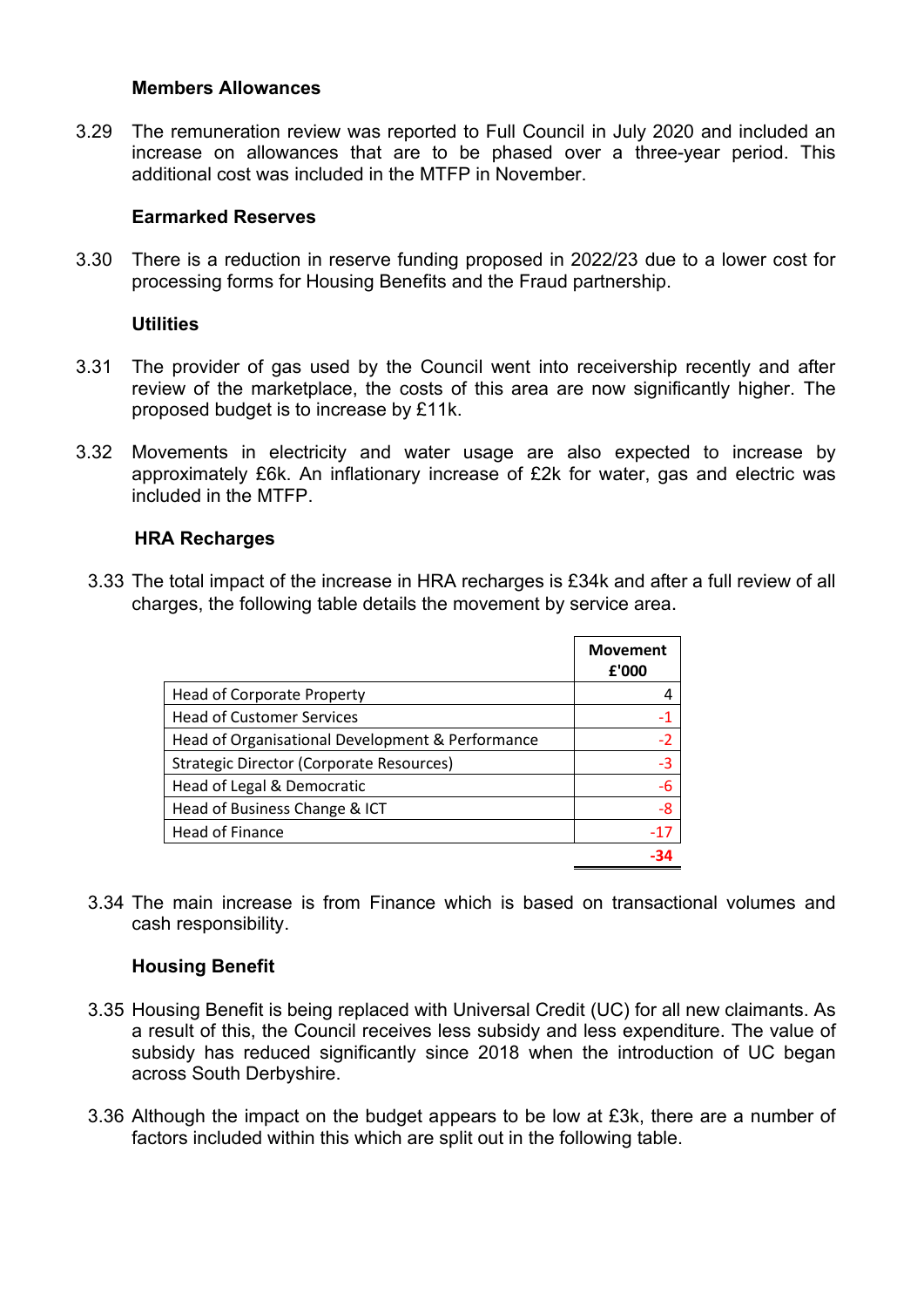|                             | 2022.23    | 2021.22    | Variance  |
|-----------------------------|------------|------------|-----------|
|                             |            |            |           |
| <b>Rent Allowances</b>      | 37,005     | 53,047     | $-16,042$ |
| <b>Rent Rebates</b>         | 80,882     | 81,999     | $-1,118$  |
| <b>Administration Grant</b> | $-180,469$ | $-200,521$ | 20,052    |
|                             | $-62,582$  | $-65,475$  | 2,892     |

- 3.37 The above table shows the net position of the individual types of Housing Benefit included within the subsidy. The Council budgets for a loss of subsidy 2% on Rent Rebates and 2.5% on Rent Allowances and any cost incurred is offset by the Administration grant received as part of the subsidy claim. The remaining balance supports the resource to manage Housing Benefit on a daily basis.
- 3.38 The MTFP makes provisions for the losses of the Administration grant and the value budgeted is the figure included within the MTFP. The Council will not receive detail of the allocated grant for 2022/23 until later in 2022.

### **Other Changes**

- 3.32 Insurance cover is an overall increase to the Council of £48k between 2021/22 and 2022/23. The impact on this Committee is £4k across varying insurance lines. Public Liability is the main increase of £2k and is based on salary and headcount.
- 3.33 Bank charges are expected to increase based on the transactional volumes and overspend against the budget in the current year. The transaction levels currently going through the bank accounts are not expected in decrease in any great number over the next twelve months.
- 3.34 Protective clothing increases were included as part of the growth report that came to the Committee in October 2020 and are now to reduce after initial up front purchases for new staff have been made in 2021/22.
- 3.35 Business Rates charges are not increasing as the Government is not expected to increase the multiplier. There is an additional cost expected however for the new Innovation Centre purchased in 2021. Although the intention is to let to a small business, a cost has been included as it is unclear how quickly a tenant will be found.
- 3.36 Based on the call charges seen throughout the pandemic, it is proposed to increase the land line budget by £4k in line with current charges. Due to the number of additional mobile phone handsets provided that were not originally budgeted for, it is necessary to also increase the mobile budget by £4k.
- 3.37 Printing is proposed to increase by £4k between years due to the additional requirement of the Communications team. This team has never previously had a budget for printing but there is always a level of expenditure incurred each year. Postage is proposed to decrease by £9k in Customer Services after review of the costs incurred over the last two years. Additional postage for new properties receiving Council Tax bills has been considered in the budget but a reduction still appears likely.
- 3.38 Books are proposed to reduce by £4k mainly in Legal Services as publications are now online and updates are no longer paid for. Stationary costs have been reviewed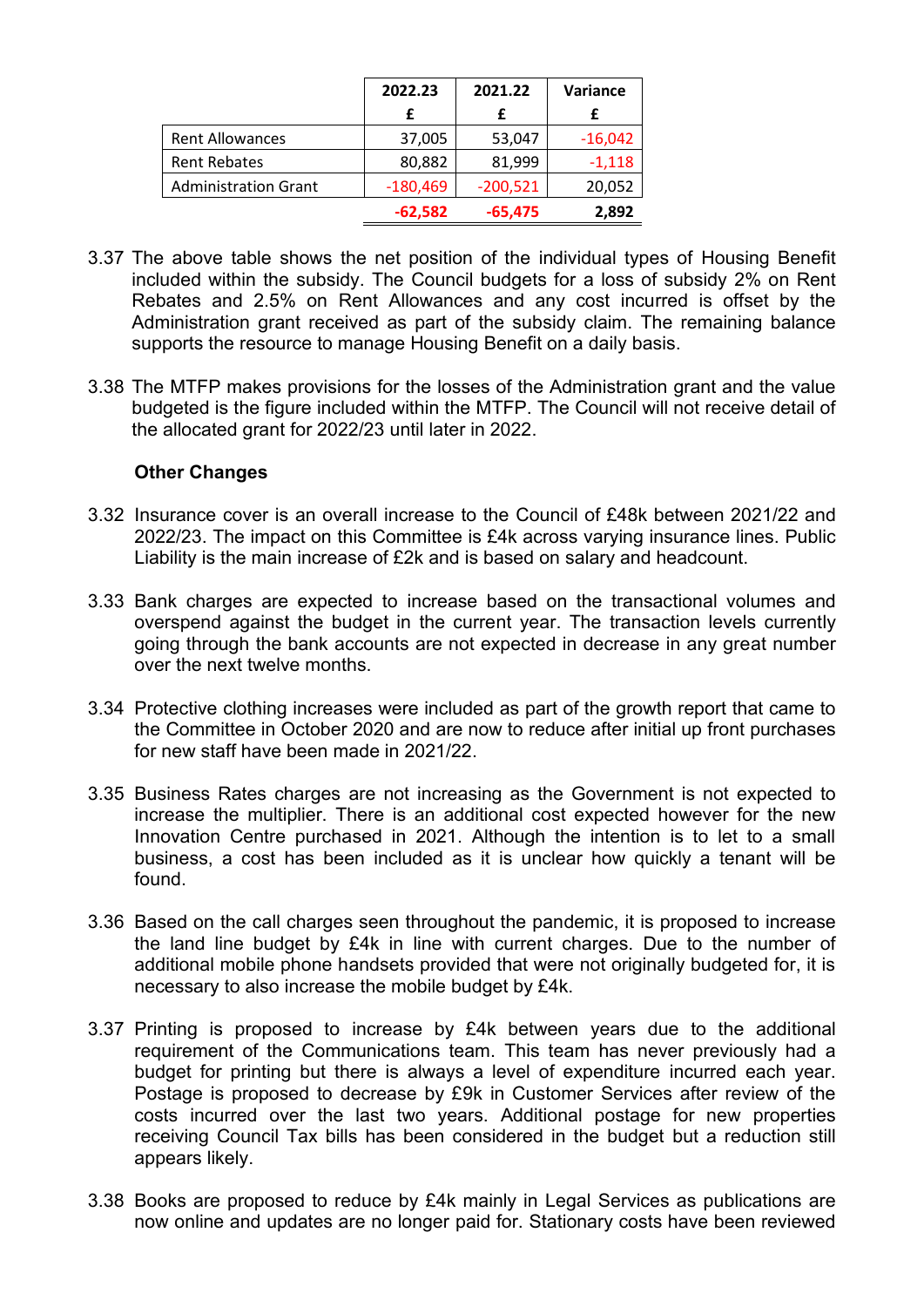over the last three years and are not expected to return to pre-covid levels due to staff not being in the offices full time so a reduction of £4k is proposed.

- 3.39 The Council receives a grant each year from Derbyshire County Council for providing bus passes to elderly residents. The grant has never been included in the base budget previously but it has been confirmed that the grant will continue in the immediate future, so this is now included in the MTFP.
- 3.40 Due to the reform of canvassing requirements, the Council is no longer expected to send a registration form to every household annually if the residents are already registered for Elections purposes. This brings a saving on printing (£15k), postage (£10k) but also a grant income loss from the Cabinet Office (£10k).

# **4.0 Budget Basis**

4.1 The Committee's budgets by service area are detailed in **Appendix 1.**

# **Basis of the Budget**

- 4.2 Budgets are generally calculated on a "no increase basis," i.e. they are maintained at the same level as the previous year adjusted only for known changes, price increases, inflation and variations due to contractual conditions, etc.
- 4.3 In addition, budgets are also subject to a base line review which is used to justify proposed spending. This process places responsibility on budget holders to justify their spending budgets by specifying their needs in a more constructed manner. This is supported by the Financial Services Unit, who analyse recent trends across services compared to current budgets.

# **On-going Service Provision**

- 4.4 The budgets are based substantively on a continuation of existing service provision (in respect of staffing levels, frequency, quality of service, etc.).
- 4.5 The full year effects of previous year's restructures and budget savings have been included, with any non-recurring items removed.

### **Changes in Pay**

- 4.6 A pay award is not included within the Base Budget at this stage as no official notification has been submitted to the Council. The National Employers are currently in negotiation regarding a proposed pay award for 2021/22 after the Chancellor's original announcement in November 2020 to 'pause' public sector pay (excluding NHS workers).
- 4.7 The MTFP was updated in November 2021 to include a pay award for 2021/22 and also includes a provision for a potential pay award increase of 2.5% per year for all employees from 2022/23.

### **Inflation**

4.8 The base budget for 2022/23 has been uplifted by 2% for inflation/indexation where this applies, for example contract obligations.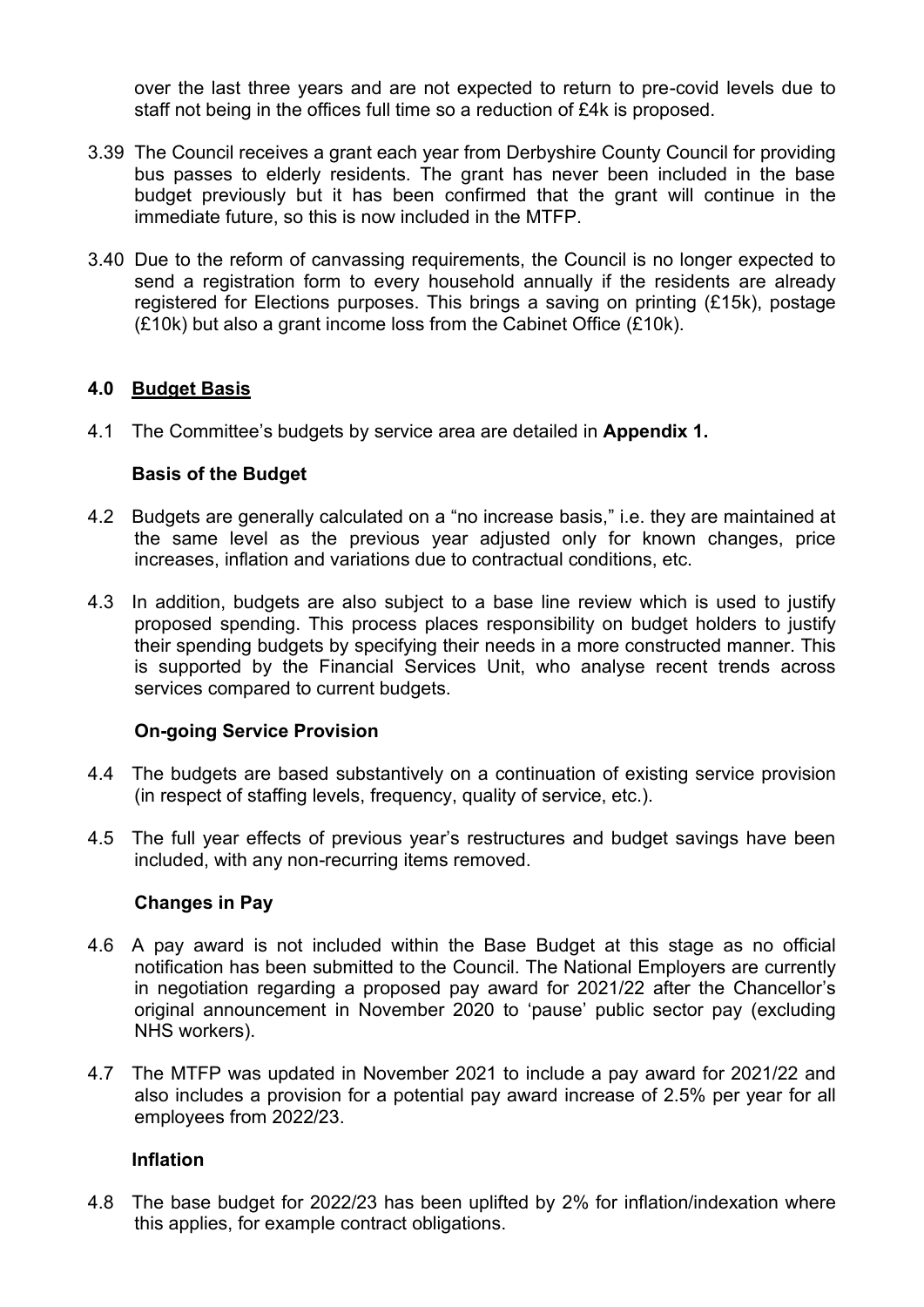- 4.9 Some base costs will be subject to inflation during future years and in some cases, it will be unavoidable, for example employee costs, when national pay increases are approved.
- 4.10 Allowances for inflation based on various assumptions regarding price increases, etc. are calculated across the main spending heads at an average of 2%.

# **Increase in Payments for Concurrent Functions to Parish Councils**

- 4.11 As part of the annual Budget Round, the Committee gives consideration to increasing the base contribution in payments to recognise inflationary pressures. Increases in recent years have been as follows:
	- $2021/22 2.0\%$
	- $2020/21 2.0\%$
	- $2019/20 2.0\%$
	- $2018/19 2.0\%$
	- $2017/18 1.0\%$
	- $2016/17 2.0\%$
- 4.12 Latest inflation as at October 2021 shows CPI increasing by 3.8% year on year. The Office for National Statistics is assuming that inflation will average 2.4% by the end of 2021/22. The Council includes a 2% increase in the MTFP.
- 4.13 Every 1% increase in the base level equates to approximately £4k per annum in total.

#### **Risks**

4.14 All Committee budgets have been reviewed and known changes to income and expenditure have been reflected in the proposed base budget for 2022/23 as detailed in the report.

### **Housing Benefit**

- 4.15 The main financial risk is considered to be the payment and recovery of Housing Benefit. The total amount administered and paid in respect of Rent Allowances and Rent Rebates is approximately £10m per year. A 1% variance equates to £102k and therefore it is important that the Council maximises the subsidy it reclaims from the DWP. The DWP Regulations set a threshold for errors which, if exceeded, would mean subsidy being withdrawn.
- 4.16 As previously reported, the rollout of Universal Credit (UC) is having an impact on both the amount of benefit paid and the administration grant received. The rollout of UC for new claims went live in South Derbyshire in November 2018 and existing claimants have started to transfer across. The impact will be kept under review.

### **Factory Premises, Hearthcote Road**

4.17 The tenant of the above property has an option to break the lease on 24 March 2023, subject to six months' written notice. If the break is exercised, it is unlikely that the property could be let in the short-term. This is due to the overall size and configuration of the buildings at the property which could make it unattractive to a single occupier.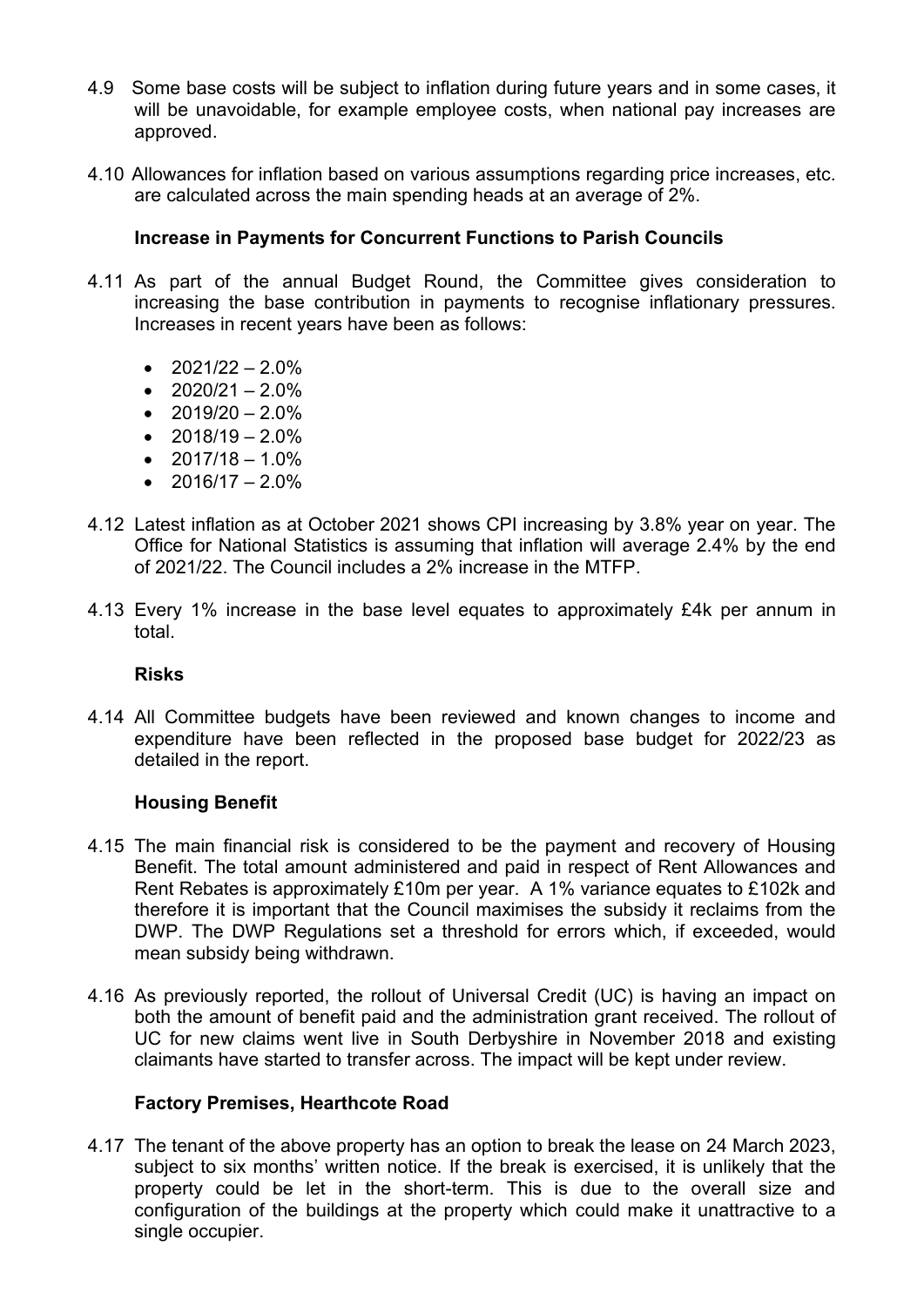4.18 The current budget is £196k which is for 51 weeks. The MTFP includes a loss of income of £190k from 2022/23.

# **Proposed Fees and Charges 2022/23**

- 4.19 **Appendix 2** provides a schedule of the proposed charges that will operate from 1 April 2022, together with a comparison to the existing charge. All charges are exclusive of VAT and where applicable, VAT is added at the appropriate rate in accordance with HMRC regulations.
- 4.20 The charges are mainly standard ones for the recovery of court costs, change notifications and payment fees.
- 4.21 A new charge is proposed of £50 which equates to time taken for Land Registry Conveyancing paperwork.
- 4.22 The only change proposed is within Legal Fees where a Deed Assignment has been increased by £100 to cover the costs and time taken to complete.

### **5.0 Financial Implications**

5.1 As detailed in the report.

#### **6.0 Corporate Implications**

#### **Employment Implications**

6.1 None.

### **Legal Implications**

6.2 None.

#### **Corporate Plan Implications**

6.3 The proposed budgets and spending under the responsibility of the Committee provides the financial resources to enable many of the on-going services and Council priorities to be delivered.

#### **Risk Impact**

6.4 The Financial Risk Register is detailed in the Medium-Term Financial Plan and financial risks specific to this Committee are detailed in Section 4.

#### **7.0 Community Impact**

#### **Consultation**

7.1 The Council is statutorily required to consult on its budget proposals, prior to setting the annual Council Tax rate, with the local business and community sector. The Council has an established process in place to meet this requirement. Consultation takes place for approximately four weeks following approval of the draft budget proposals by Finance and Management Committee in January each year. Any feedback is reported to the Council as part of the final approval process.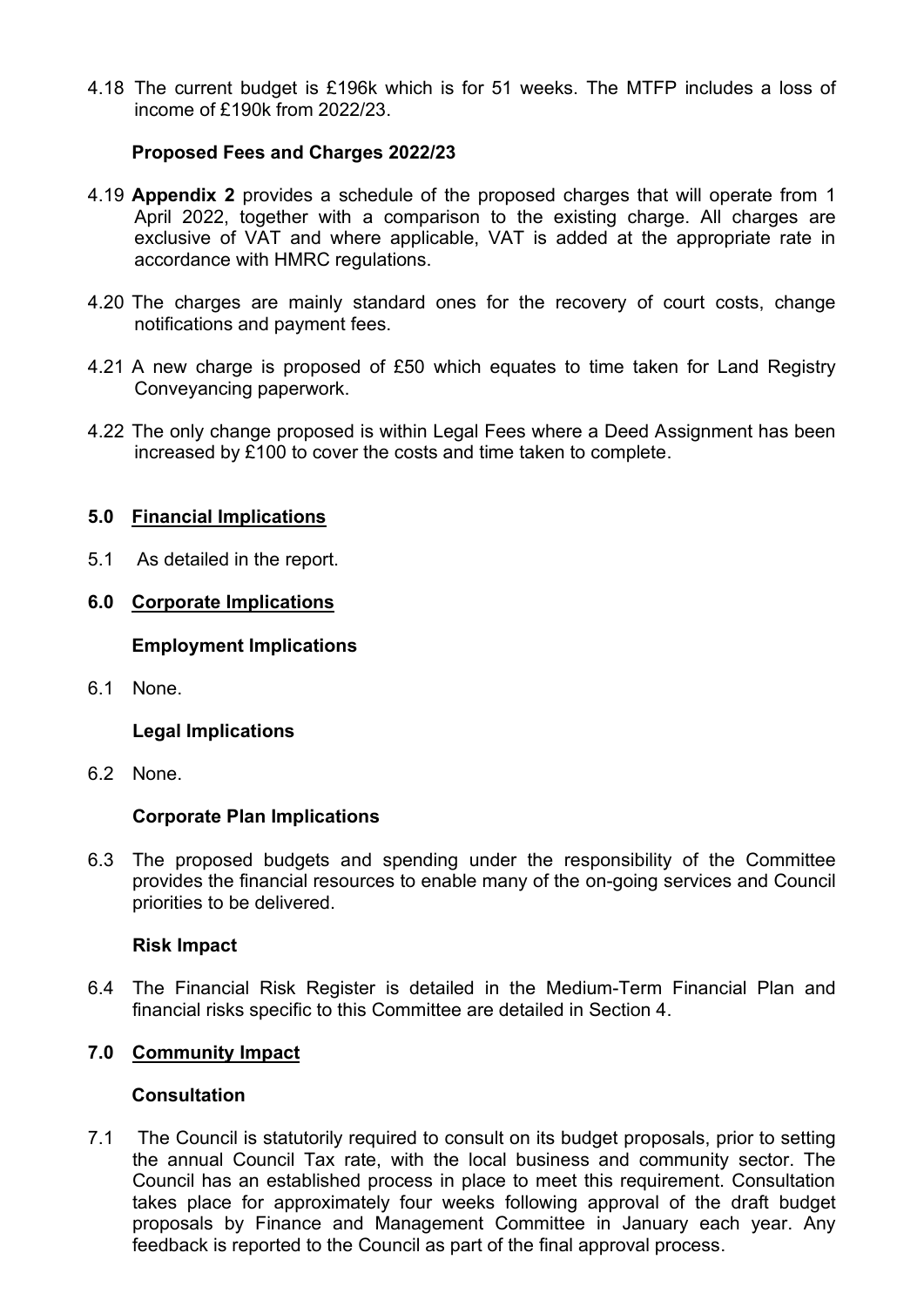7.2 There is no statutory requirement to consult with residents or other stakeholders, although it is considered good practice to do so. Traditionally, the Council has disseminated proposals through Area/Community Forums and via a presentation at the South Derbyshire Partnership Board. Many authorities do consult formally regarding their budget proposals and medium-term financial plans prior to setting budgets, using panels, representative groups, etc. as a way of fully engaging local people.

# **Equality and Diversity Impact**

7.3 None.

# **Social Value Impact**

7.4 None.

# **Environmental Sustainability**

7.5 None.

# **8.0 Conclusions**

8.1 That the proposed base budgets are scrutinised and approved to provide the financial resources for continuation of service delivery.

# **9.0 Background Papers**

9.1 None.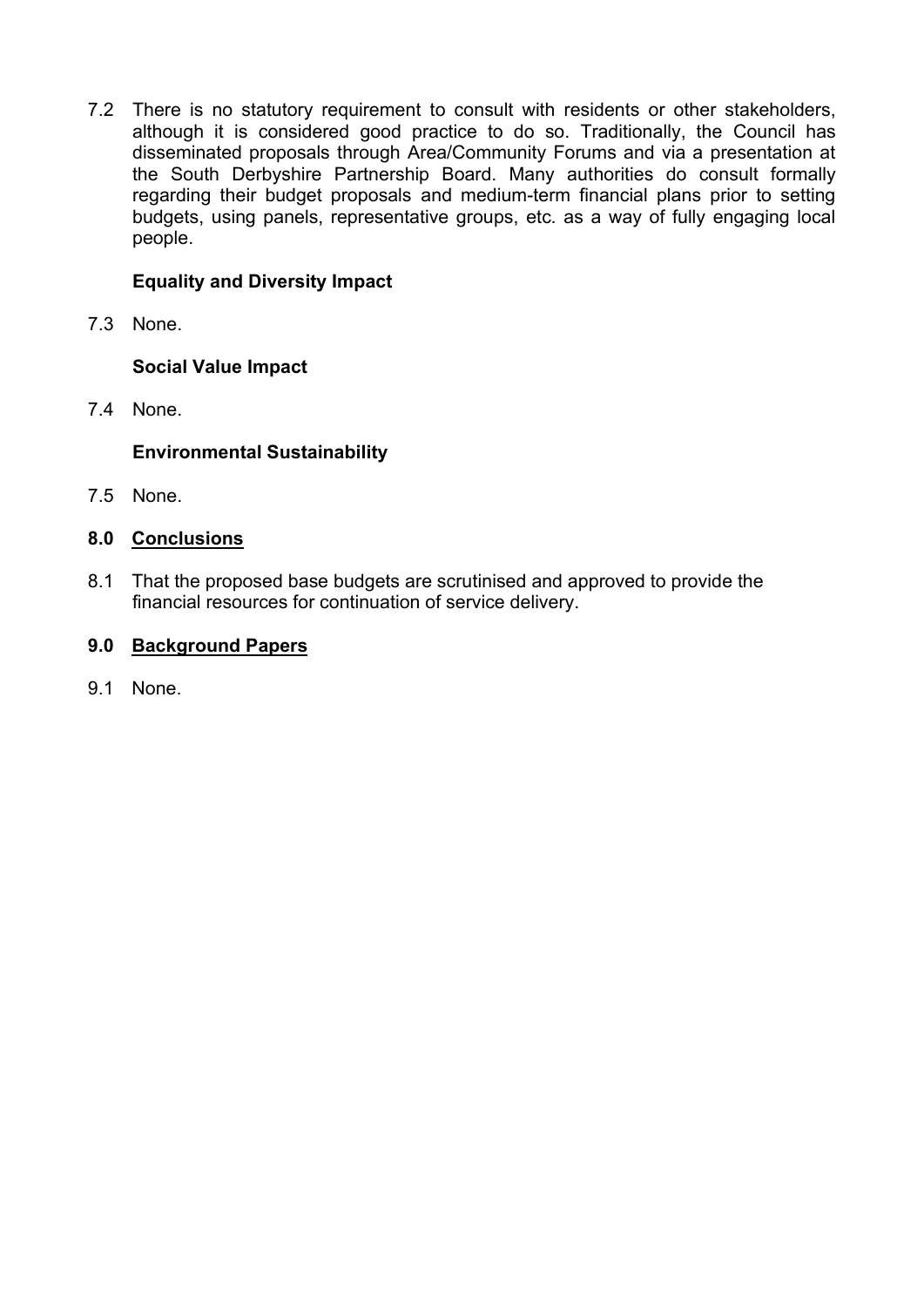# **FINANCE & MANAGEMENT - BUDGET SETTING 2022/23**

|                                  | Proposed<br><b>Budget</b> | Approved<br><b>Budget</b> |                 |                                                                                                                                  |
|----------------------------------|---------------------------|---------------------------|-----------------|----------------------------------------------------------------------------------------------------------------------------------|
|                                  | 2022/23                   | 2021/22                   | <b>Movement</b> | <b>Comments</b>                                                                                                                  |
|                                  | £                         | £                         | £               |                                                                                                                                  |
| <b>Business Change</b>           | 102,031                   | 98,042                    | 3,989           | Increased staff costs £5k; increased HRA recharge £1k                                                                            |
| <b>Digital Services</b>          | 168,106                   | 153,559                   | 14,548          | Increased staff costs £5k, software £11k; increased<br>HRA recharge £2k                                                          |
| Caretaking                       | 138,799                   | 135,993                   | 2,806           | Increased staff costs                                                                                                            |
| Senior Management                | 450,941                   | 445,826                   | 5,115           | Increased staff costs £6k; increased HRA recharge £1k                                                                            |
| <b>Financial Services</b>        | 390,463                   | 387,047                   | 3,416           | Increased staff costs £4k, training £3k, software £1k,<br>subs £3k, reduced reserve drawdown £5k; Increased<br>HRA recharge £13k |
| <b>Internal Audit</b>            | 113,373                   | 109,307                   | 4,066           | Increased prof fees £6k; increased HRA recharge £2k                                                                              |
| <b>Merchant Banking Services</b> | 68,075                    | 61,200                    | 6,875           | Increased bank charges £10k; HRA recharge £3k                                                                                    |
| <b>ICT Support</b>               | 752,323                   | 734,355                   | 17,968          | Increased software costs £9k, depreciation £12k,<br>telephones £8k; reduced staff costs £7k, increased<br>HRA recharge £5k       |
| <b>Legal Services</b>            | 266,382                   | 264,534                   | 1,848           | Increased prof fees £11k; reduced staff costs £2k,<br>legal fee income £2k, reduced books £5k                                    |
| Performance & Policy             | 36,656                    | 36,720                    | $-64$           |                                                                                                                                  |
| Personnel/HR                     | 356,897                   | 361,327                   | $-4,430$        | Increased training £3k, prof fees £3k, reduced HRA<br>recharge £1k, software £4k; reduced staff costs £15k                       |
| Communications                   | 77,959                    | 75,667                    | 2,292           | Increased printing £4k; reduced training £1k, staff<br>costs £1k, increased HRA recharge £1k                                     |
| <b>Customer Services</b>         | 496,677                   | 492,197                   | 4,480           | Increased staff costs £1k, software £18k; reduced<br>stationary £3k, postage £10k, increased HRA recharge<br>£1k                 |
| Health & Safety                  | 57,016                    | 48,073                    | 8,944           | Increased prof fees £11k; increased HRA recharge £2k                                                                             |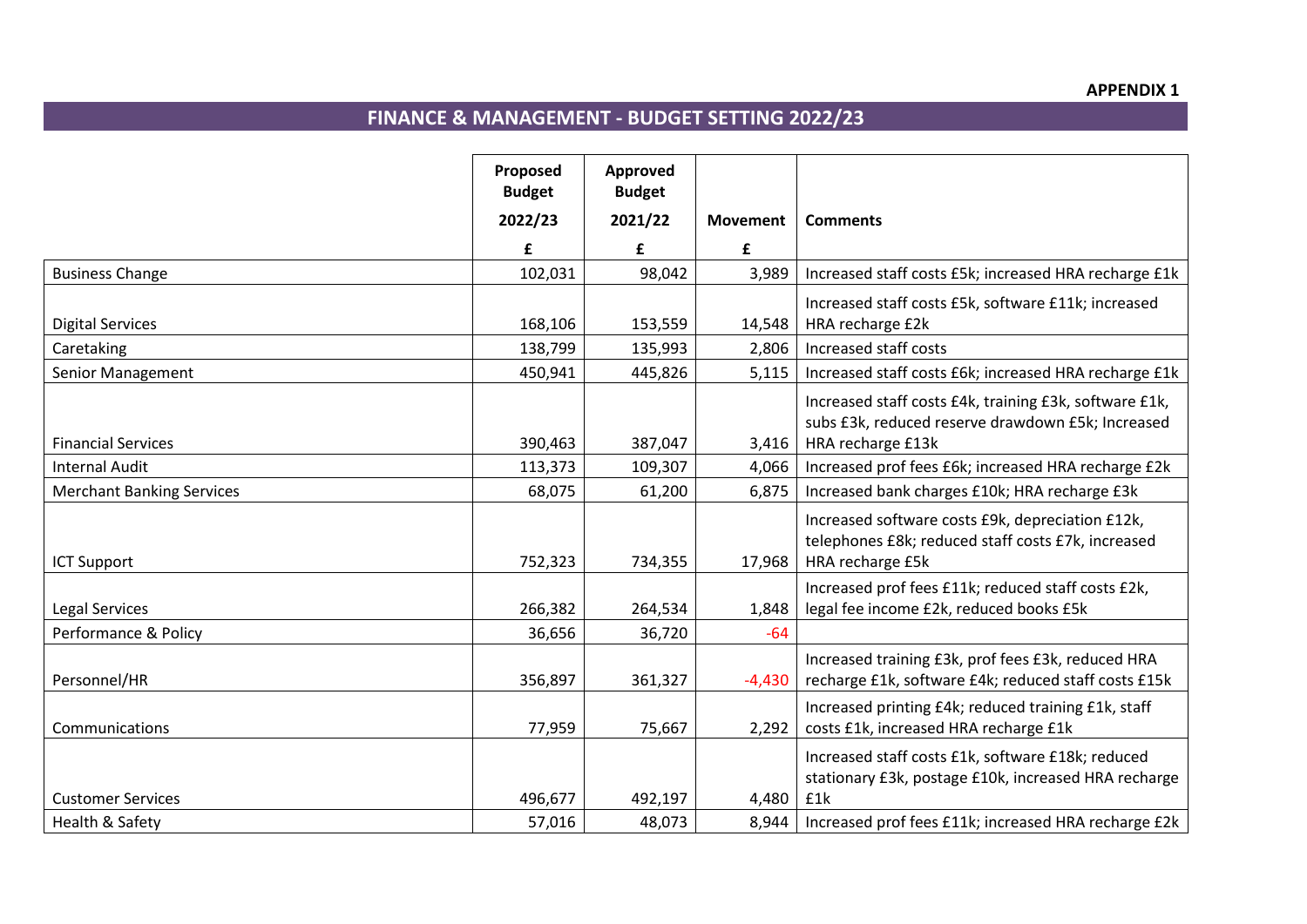|                                                          |            |            |           | Increased staff costs £25k, utilities £17, insurance |
|----------------------------------------------------------|------------|------------|-----------|------------------------------------------------------|
| Admin Offices & Depot                                    | 660,702    | 632,236    | 28,466    | £3k; reduced depreciation £16k                       |
| <b>Protective Clothing</b>                               | 29,809     | 37,819     | $-8,010$  | Reduced requirement                                  |
| Procurement                                              | 12,349     | 12,149     | 200       |                                                      |
| <b>CENTRAL SUPPORT SERVICES</b>                          | 4,178,558  | 4,086,049  | 92,509    |                                                      |
| Democratic Representation & Management                   | 85,361     | 85,473     | $-112$    |                                                      |
| Corporate Management                                     | 65,951     | 64,458     | 1,493     | Subscriptions £1k                                    |
| Corporate Finance Management                             | 37,969     | 37,437     | 531       | Increased prof fees £1k                              |
|                                                          |            |            |           | Increased allowances £13k; increased HRA recharge    |
| <b>Elected Members</b>                                   | 354,789    | 347,401    | 7,388     | £4k, reduced training £2k                            |
| <b>CORPORATE &amp; DEMOCRATIC COSTS</b>                  | 544,070    | 534,770    | 9,300     |                                                      |
| <b>Registration of Electors</b>                          | 44,271     | 56,531     | $-12,261$ | Canvas reform                                        |
| <b>Conducting Elections</b>                              | 178,432    | 171,893    | 6,539     | Increased staff costs £2k, software £5k              |
| <b>ELECTIONS &amp; REGISTRATION</b>                      | 222,703    | 228,425    | $-5,721$  |                                                      |
| <b>Funded Pension Schemes</b>                            | 280,298    | 280,072    | 226       |                                                      |
| Increase/Decrease in Provision for Bad or Doubtful Debts | 175,000    | 175,000    | 0         |                                                      |
| <b>Planning Agreements</b>                               | 0          | $\Omega$   | 0         |                                                      |
| <b>Parish Councils</b>                                   | 426,407    | 425,801    | 606       | Increased insurance                                  |
| Interest & Investment Income (GF)                        | $-136,229$ | $-147,585$ | 11,356    | Reduced investment income                            |
| External Interest Payable (GF)                           | 500        | 500        | $\Omega$  |                                                      |
| PARISHES, INTEREST, S106 RECEIPTS & PROVISIONS           | 745,976    | 733,788    | 12,188    |                                                      |
|                                                          |            |            |           | Increased training £6k, NNDR £8k, reduced HRA        |
| <b>Estate Management</b>                                 | $-248,364$ | $-245,318$ | $-3,046$  | recharge £4k; reduced staff costs £22k               |
| <b>ESTATE MANAGEMENT</b>                                 | $-248,364$ | $-245,318$ | $-3,046$  |                                                      |
| <b>Council Tax Collection</b>                            | 118,286    | 116,327    | 1,958     | Increase staff costs £1k, advertising £1k            |
| <b>Non-Domestic Rates Collection</b>                     | $-87,500$  | $-84,500$  | $-3,000$  | Prof fees (now in-house)                             |
|                                                          |            |            |           | Increased staff costs £5k, income budget trf to HB   |
|                                                          |            |            |           | Admin £200k, reduced reserve drawdown £12k;          |
| Revenues & Benefits Support & Management                 | 343,977    | 136,633    | 207,344   | reduced software costs £10k                          |
| <b>Rent Allowances Paid</b>                              | 37,005     | 53,047     | $-16,042$ | Reduced benefit claims reduces costs                 |
| Net cost of Rent Rebates Paid                            | 80,882     | 81,999     | $-1,118$  | Reduced benefit claims reduces costs                 |
| Corporate Fraud                                          | 48,150     | 45,474     | 2,676     | Reduced reserve drawdown                             |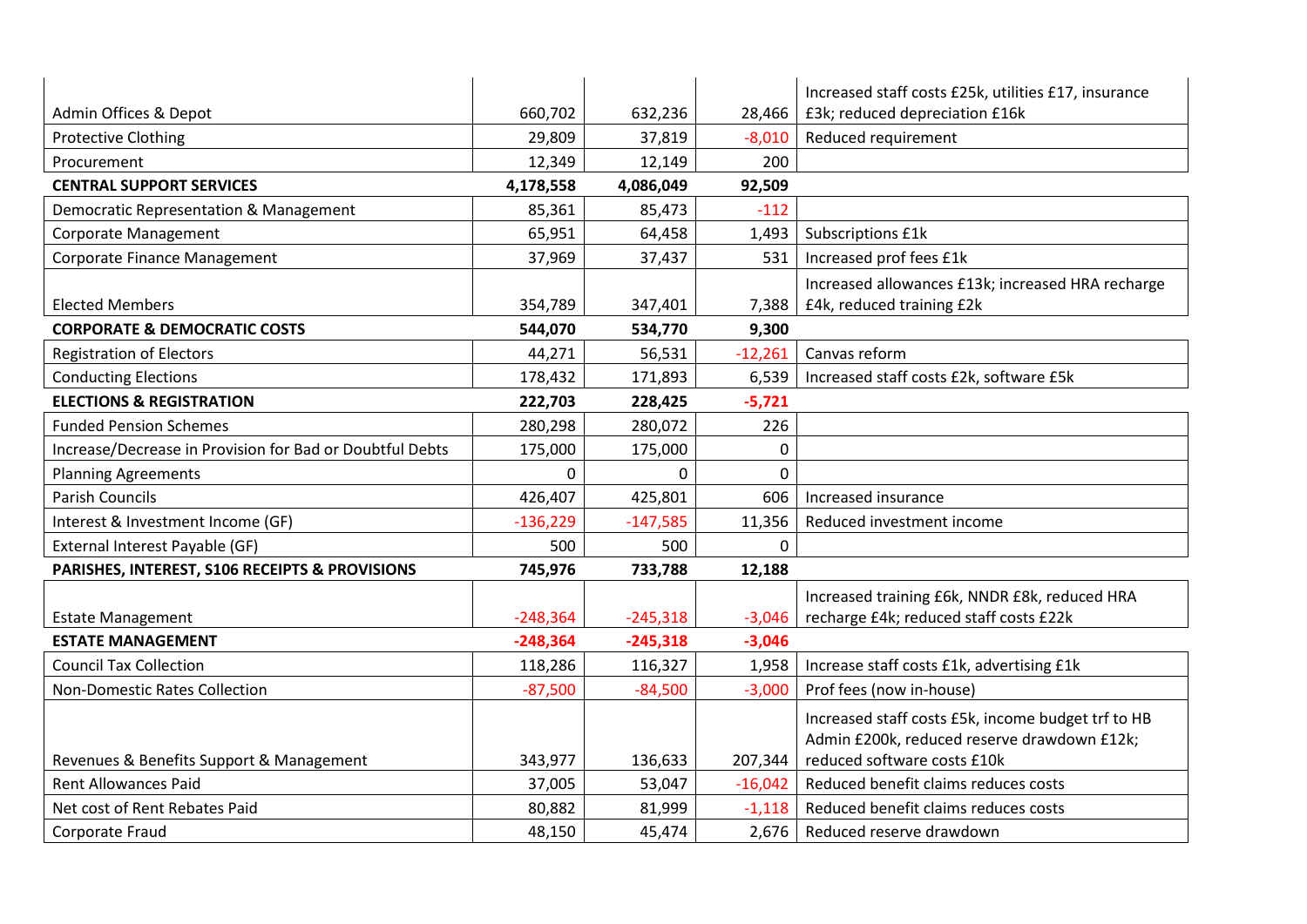|                                 | 6,123,834 | 6,013,978 | 109,856    |                                                                                                      |
|---------------------------------|-----------|-----------|------------|------------------------------------------------------------------------------------------------------|
| <b>REVENUES &amp; BENEFITS</b>  | 680,891   | 676,265   | 4,626      |                                                                                                      |
| <b>Concessionary Fares</b>      | $-9,600$  |           | $-9,600$   | Derbyshire County Council                                                                            |
| Housing Benefits Administration | 149,691   | 327,285   | $-177,593$ | Increased staff costs £1k, prof fees £2k, reduced<br>income for admin subsidy £20k; income trf £200k |